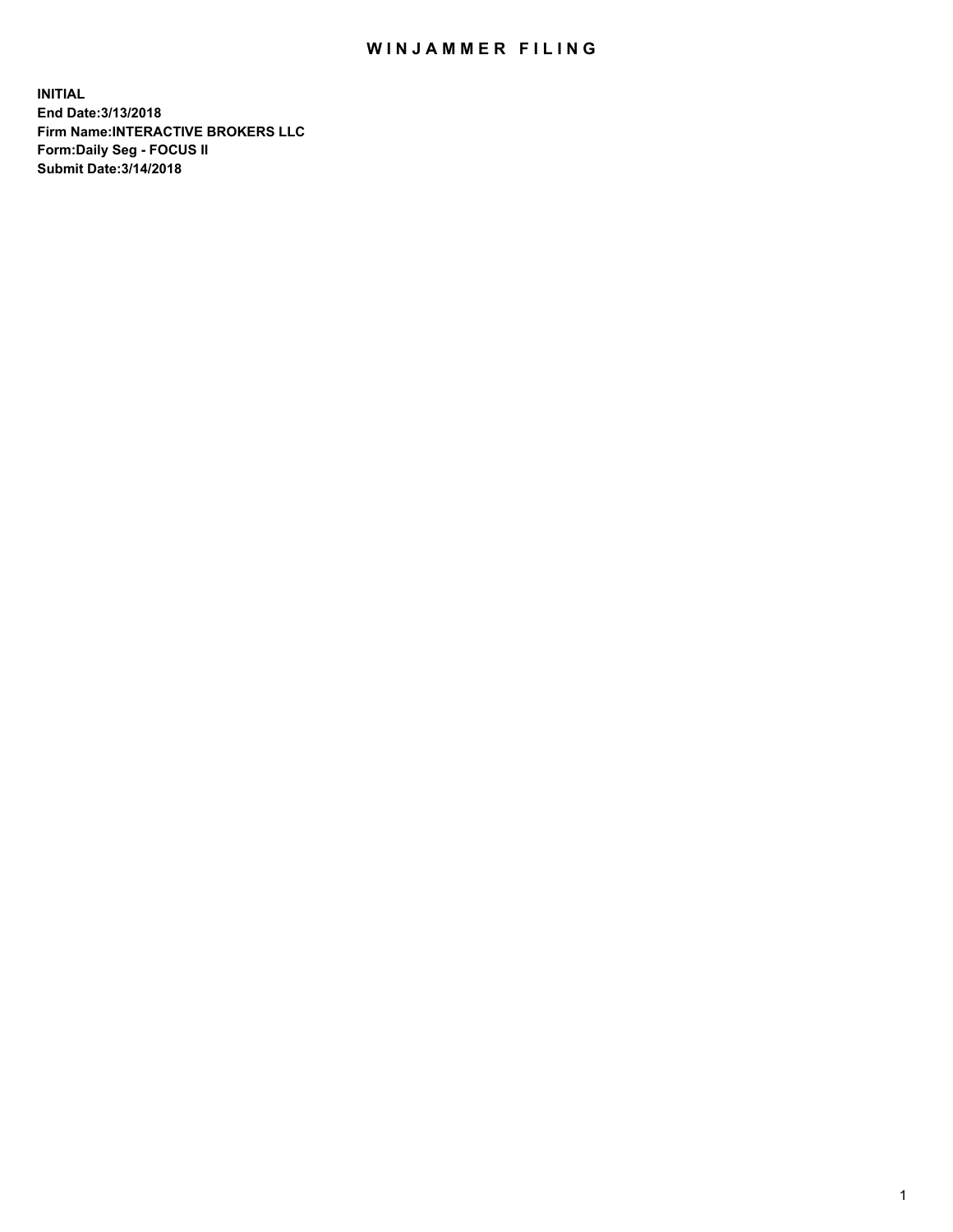## **INITIAL End Date:3/13/2018 Firm Name:INTERACTIVE BROKERS LLC Form:Daily Seg - FOCUS II Submit Date:3/14/2018 Daily Segregation - Cover Page**

| Name of Company<br><b>Contact Name</b><br><b>Contact Phone Number</b>                                                                                                                                                                                                                                                          | <b>INTERACTIVE BROKERS LLC</b><br><b>James Menicucci</b><br>203-618-8085                        |  |
|--------------------------------------------------------------------------------------------------------------------------------------------------------------------------------------------------------------------------------------------------------------------------------------------------------------------------------|-------------------------------------------------------------------------------------------------|--|
| <b>Contact Email Address</b>                                                                                                                                                                                                                                                                                                   | jmenicucci@interactivebrokers.c<br>om                                                           |  |
| FCM's Customer Segregated Funds Residual Interest Target (choose one):<br>a. Minimum dollar amount: ; or<br>b. Minimum percentage of customer segregated funds required:% ; or<br>c. Dollar amount range between: and; or<br>d. Percentage range of customer segregated funds required between:% and%.                         | $\overline{\mathbf{0}}$<br>$\overline{\mathbf{0}}$<br>155,000,000 245,000,000<br>0 <sub>0</sub> |  |
| FCM's Customer Secured Amount Funds Residual Interest Target (choose one):<br>a. Minimum dollar amount: ; or<br>b. Minimum percentage of customer secured funds required:%; or<br>c. Dollar amount range between: and; or<br>d. Percentage range of customer secured funds required between: % and %.                          | $\overline{\mathbf{0}}$<br>$\overline{\mathbf{0}}$<br>80,000,000 120,000,000<br>0 <sub>0</sub>  |  |
| FCM's Cleared Swaps Customer Collateral Residual Interest Target (choose one):<br>a. Minimum dollar amount: ; or<br>b. Minimum percentage of cleared swaps customer collateral required:% ; or<br>c. Dollar amount range between: and; or<br>d. Percentage range of cleared swaps customer collateral required between:% and%. | $\overline{\mathbf{0}}$<br>$\underline{\mathbf{0}}$<br>0 <sub>0</sub><br>0 <sup>0</sup>         |  |

Attach supporting documents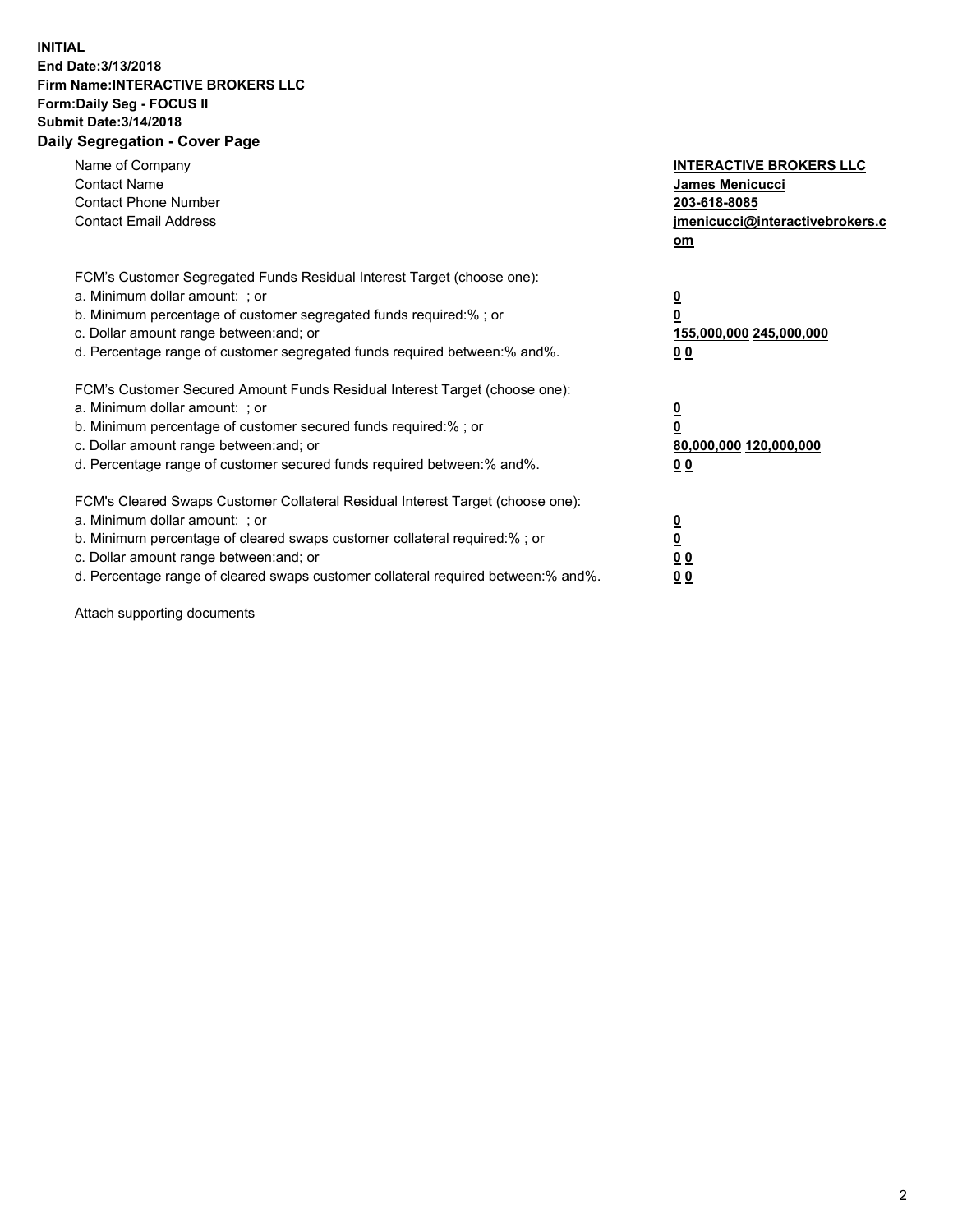## **INITIAL End Date:3/13/2018 Firm Name:INTERACTIVE BROKERS LLC Form:Daily Seg - FOCUS II Submit Date:3/14/2018 Daily Segregation - Secured Amounts**

|                | Daily Segregation - Secured Amounts                                                         |                                   |
|----------------|---------------------------------------------------------------------------------------------|-----------------------------------|
|                | Foreign Futures and Foreign Options Secured Amounts                                         |                                   |
|                | Amount required to be set aside pursuant to law, rule or regulation of a foreign            | $0$ [7305]                        |
|                | government or a rule of a self-regulatory organization authorized thereunder                |                                   |
| $\mathbf{1}$ . | Net ledger balance - Foreign Futures and Foreign Option Trading - All Customers             |                                   |
|                | A. Cash                                                                                     | 435,499,285 [7315]                |
|                | B. Securities (at market)                                                                   | $0$ [7317]                        |
| 2.             | Net unrealized profit (loss) in open futures contracts traded on a foreign board of trade   | 4,147,186 [7325]                  |
| 3.             | Exchange traded options                                                                     |                                   |
|                | a. Market value of open option contracts purchased on a foreign board of trade              | 322,610 [7335]                    |
|                | b. Market value of open contracts granted (sold) on a foreign board of trade                | 43,077 [7337]                     |
| 4.             | Net equity (deficit) (add lines 1.2. and 3.)                                                | 431,631,632 [7345]                |
| 5.             | Account liquidating to a deficit and account with a debit balances - gross amount           | 185,351 [7351]                    |
|                | Less: amount offset by customer owned securities                                            | 0 [7352] 185,351 [7354]           |
| 6.             | Amount required to be set aside as the secured amount - Net Liquidating Equity              | 431,816,983 [7355]                |
|                | Method (add lines 4 and 5)                                                                  |                                   |
| 7.             | Greater of amount required to be set aside pursuant to foreign jurisdiction (above) or line | 431,816,983 [7360]                |
|                | 6.                                                                                          |                                   |
|                | FUNDS DEPOSITED IN SEPARATE REGULATION 30.7 ACCOUNTS                                        |                                   |
| 1.             | Cash in banks                                                                               |                                   |
|                | A. Banks located in the United States                                                       | 76,758,792 [7500]                 |
|                | B. Other banks qualified under Regulation 30.7                                              | 0 [7520] 76,758,792 [7530]        |
| 2.             | Securities                                                                                  |                                   |
|                | A. In safekeeping with banks located in the United States                                   | 363,127,055 [7540]                |
|                | B. In safekeeping with other banks qualified under Regulation 30.7                          | 0 [7560] 363,127,055 [7570]       |
| 3.             | Equities with registered futures commission merchants                                       |                                   |
|                | A. Cash                                                                                     | $0$ [7580]                        |
|                | <b>B.</b> Securities                                                                        | $0$ [7590]                        |
|                | C. Unrealized gain (loss) on open futures contracts                                         | $0$ [7600]                        |
|                | D. Value of long option contracts                                                           | $0$ [7610]                        |
|                | E. Value of short option contracts                                                          | 0 [7615] 0 [7620]                 |
| 4.             | Amounts held by clearing organizations of foreign boards of trade                           |                                   |
|                | A. Cash                                                                                     | $0$ [7640]                        |
|                | <b>B.</b> Securities                                                                        | $0$ [7650]                        |
|                | C. Amount due to (from) clearing organization - daily variation                             | $0$ [7660]                        |
|                | D. Value of long option contracts                                                           | $0$ [7670]                        |
|                | E. Value of short option contracts                                                          | 0 [7675] 0 [7680]                 |
| 5.             | Amounts held by members of foreign boards of trade                                          |                                   |
|                | A. Cash                                                                                     | 118,423,215 [7700]                |
|                | <b>B.</b> Securities                                                                        | $0$ [7710]                        |
|                | C. Unrealized gain (loss) on open futures contracts                                         | -1,727,499 [7720]                 |
|                | D. Value of long option contracts                                                           | 322,610 [7730]                    |
|                | E. Value of short option contracts                                                          | -43,077 [7735] 116,975,249 [7740] |
| 6.             | Amounts with other depositories designated by a foreign board of trade                      | $0$ [7760]                        |
| 7.             | Segregated funds on hand                                                                    | $0$ [7765]                        |
| 8.             | Total funds in separate section 30.7 accounts                                               | 556,861,096 [7770]                |
| 9.             | Excess (deficiency) Set Aside for Secured Amount (subtract line 7 Secured Statement         | 125,044,113 [7380]                |
|                | Page 1 from Line 8)                                                                         |                                   |
| 10.            | Management Target Amount for Excess funds in separate section 30.7 accounts                 | 80,000,000 [7780]                 |
| 11.            | Excess (deficiency) funds in separate 30.7 accounts over (under) Management Target          | 45,044,113 [7785]                 |
|                |                                                                                             |                                   |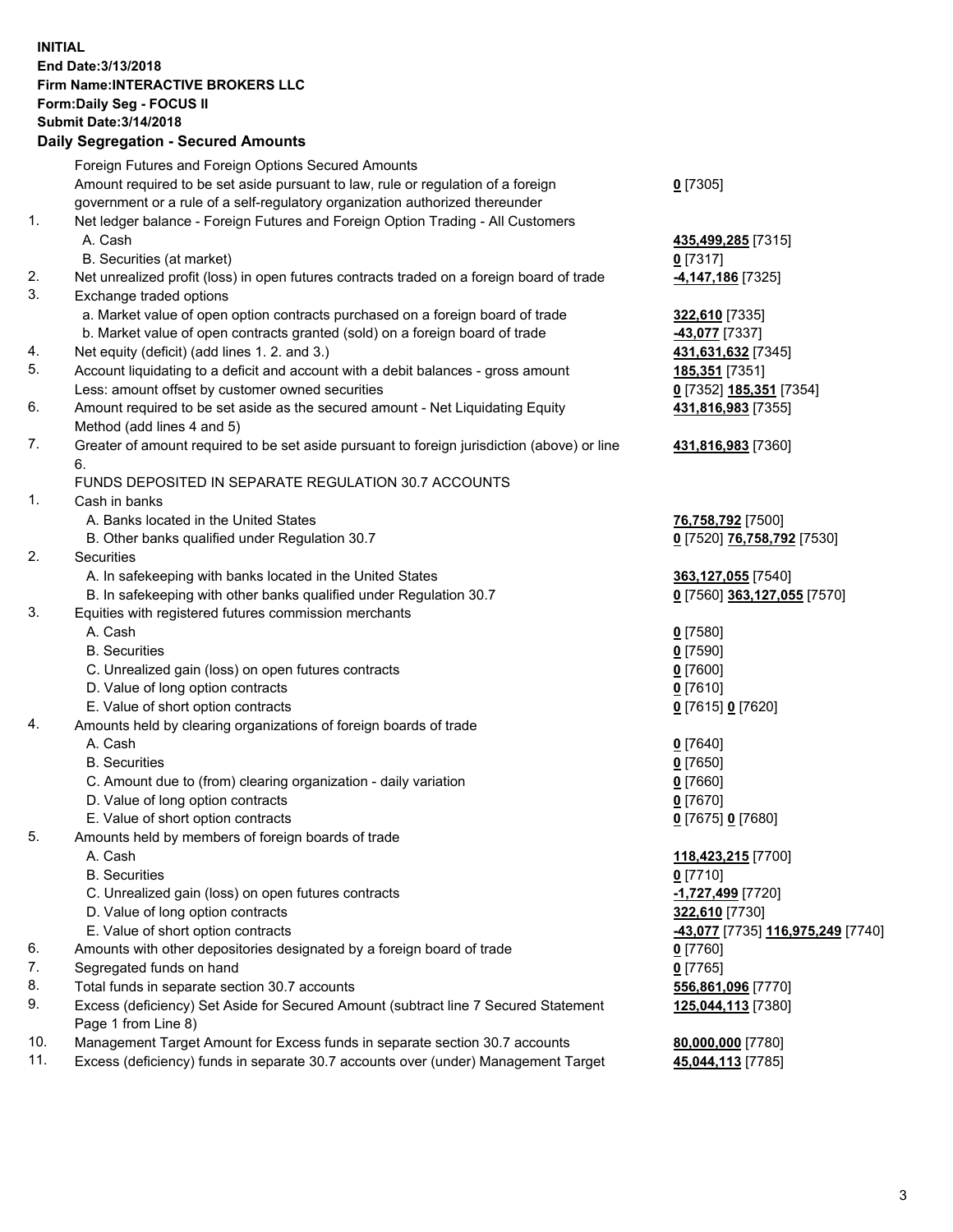**INITIAL End Date:3/13/2018 Firm Name:INTERACTIVE BROKERS LLC Form:Daily Seg - FOCUS II Submit Date:3/14/2018 Daily Segregation - Segregation Statement** SEGREGATION REQUIREMENTS(Section 4d(2) of the CEAct) 1. Net ledger balance A. Cash **4,267,339,737** [7010] B. Securities (at market) **0** [7020] 2. Net unrealized profit (loss) in open futures contracts traded on a contract market **-4,638,045** [7030] 3. Exchange traded options A. Add market value of open option contracts purchased on a contract market **239,065,295** [7032] B. Deduct market value of open option contracts granted (sold) on a contract market **-207,721,583** [7033] 4. Net equity (deficit) (add lines 1, 2 and 3) **4,294,045,404** [7040] 5. Accounts liquidating to a deficit and accounts with debit balances - gross amount **306,958** [7045] Less: amount offset by customer securities **0** [7047] **306,958** [7050] 6. Amount required to be segregated (add lines 4 and 5) **4,294,352,362** [7060] FUNDS IN SEGREGATED ACCOUNTS 7. Deposited in segregated funds bank accounts A. Cash **694,469,702** [7070] B. Securities representing investments of customers' funds (at market) **2,690,428,400** [7080] C. Securities held for particular customers or option customers in lieu of cash (at market) **0** [7090] 8. Margins on deposit with derivatives clearing organizations of contract markets A. Cash **20,042,568** [7100] B. Securities representing investments of customers' funds (at market) **1,073,629,386** [7110] C. Securities held for particular customers or option customers in lieu of cash (at market) **0** [7120] 9. Net settlement from (to) derivatives clearing organizations of contract markets **5,169,680** [7130] 10. Exchange traded options A. Value of open long option contracts **239,040,800** [7132] B. Value of open short option contracts **-207,712,001** [7133] 11. Net equities with other FCMs A. Net liquidating equity **0** [7140] B. Securities representing investments of customers' funds (at market) **0** [7160] C. Securities held for particular customers or option customers in lieu of cash (at market) **0** [7170] 12. Segregated funds on hand **0** [7150] 13. Total amount in segregation (add lines 7 through 12) **4,515,068,535** [7180] 14. Excess (deficiency) funds in segregation (subtract line 6 from line 13) **220,716,173** [7190] 15. Management Target Amount for Excess funds in segregation **155,000,000** [7194]

16. Excess (deficiency) funds in segregation over (under) Management Target Amount Excess

**65,716,173** [7198]